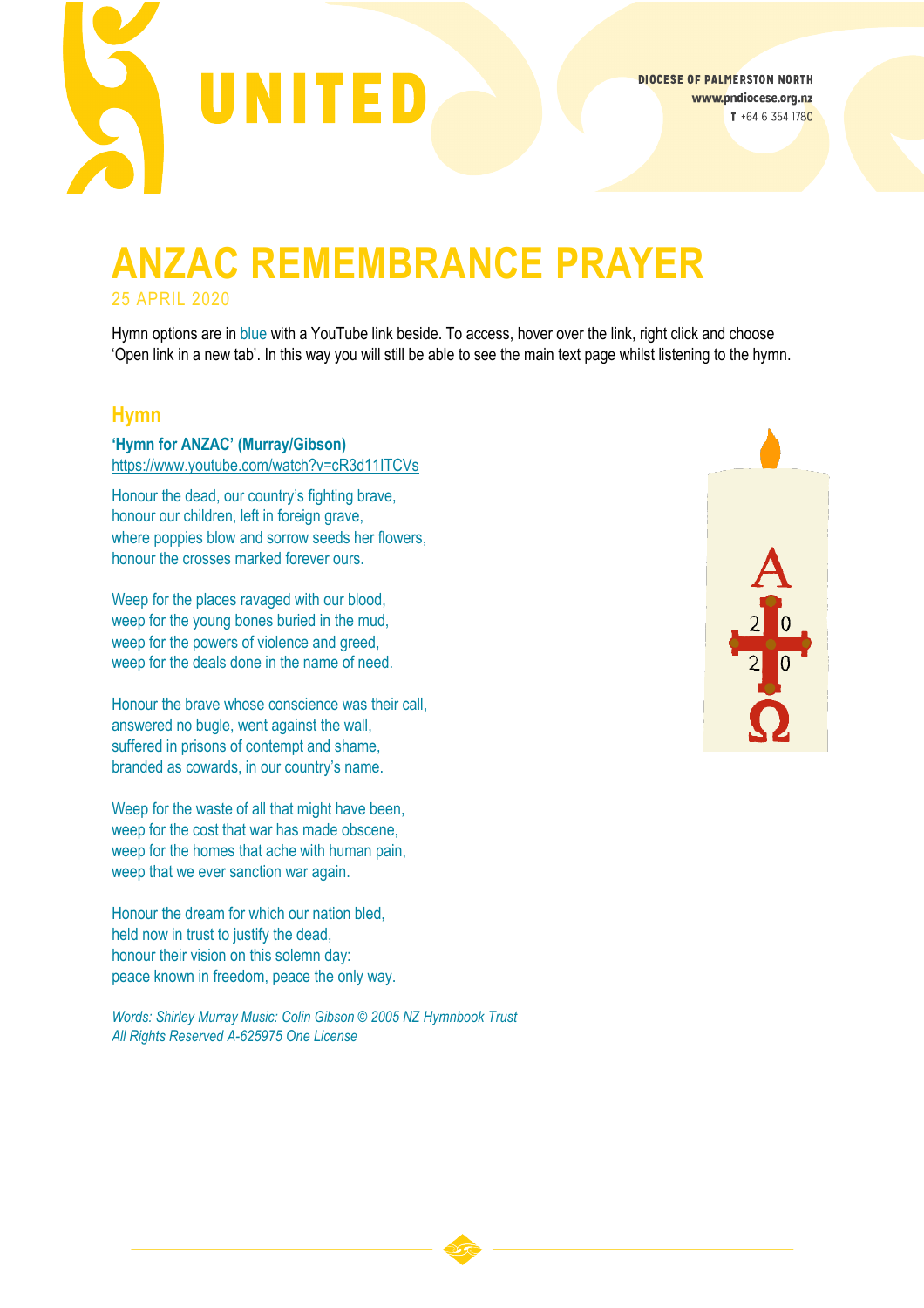#### **Leader** *(lighting the candle)*

Praise the Lord all you nations, acclaim the Most High all you peoples; for great is God's love for us, and the faithfulness of the Lord endures for ever.

**All** We gather in the name of the Father and of the Son and of the Holy Spirit.

#### **Leader**

Today we remember those who gave their lives for our freedom. We remember all who died, both friend and foe, and those who lived to return home, bearing the scars of war in their bodies, in their emotions and in their lives.

#### **Pray Together**

God of all things, all times, all people, we are grateful for the sacrifices made by the ANZACs. God of earth and heaven, on your world the sun rises and sets on every nation; we commend to you our innocent sisters and brothers who suffer through warfare and violence. Be with them now; be their strength and their hope.

# **A Reading from Isaiah 9:1-6**

But there will be no gloom for her who was in anguish. In the former time God brought into contempt the land of Zebulun and the land of Naphtali, but in the latter time God has made glorious the way of the sea, the land beyond the Jordan, Galilee of the nations.

"The people who walked in darkness have seen a great light; those who dwelt in a land of deep darkness, on them has light shone. You have multiplied the nation; you have increased its joy; they rejoice before you as with joy at the harvest, as they are glad when they divide the spoil. For the yoke of our burden, and the staff on our shoulder, the rod of our oppressor, you have broken as on the day of Midian. For every boot of the tramping warrior in battle tumult and every garment rolled in blood will be burned as fuel for the fire. For to us a child is born, to us a son is given; and the government shall be upon]his shoulder, and his name shall be called Wonderful Counsellor, Mighty God, Everlasting Father, Prince of Peace.

#### **Leader**

Let us pause in silence for a minute of respect and remembrance.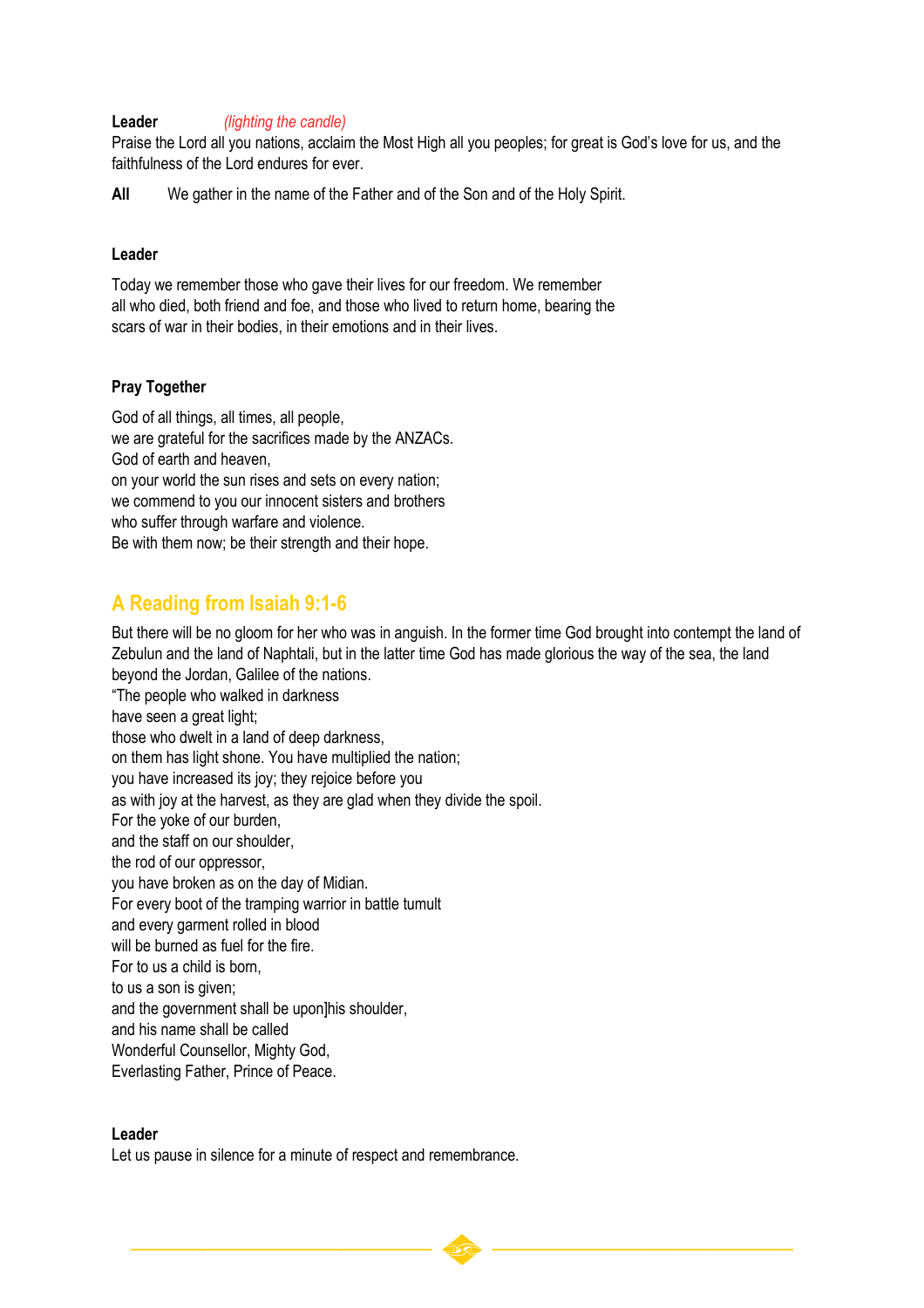

# **Prayers**

Please speak your own intercessions. You might like to share a memory of your own family members or friends who have served their country.

#### **FOR OUR COUNTRY**

God of the southern sea and of these islands, of Māori, Pākehā, and of all who dwell in our land; we give you thanks and praise for our country, and for what we have achieved together. Increase our trust in one another; strengthen our quest for justice and peace, and bring us to unity and a common purpose. You have made us of one blood; make us also of one mind. Amen

# **The Lord's Prayer**

#### Everyone prays this together

Our Father in heaven, hallowed be your name, your kingdom come, your will be done, on earth as in heaven.

Give us today our daily bread. Forgive us our sins as we forgive those who sin against us.

Save us from the time of trial and deliver us from evil. For the kingdom, the power, and the glory are yours now and for ever. Amen.

E te Atua o te Moana-nui-a-Kiwa, me ēnei motu, o te iwi Māori, te iwi Pākehā, me rātou katoa e noho nei i tēnei wāhi. Ka whakamoemiti, ka whakawhetai ki a koe mō tēnei whenua o mātou; mō ngā mea pai katoa kua whiwhi tahi nei mātou. Whakanuja tō mātou aroha tētahi ki tētahi. whakakahangia tō mātou whai i te tika kia kotahi ai mātou i runga i te whakaaro kotahi. Kua hanga matou e koe hei toto kotahi; i raro i tēnei whakaaro kotahi. Āmine.

#### Kua akona nei tātou e tō tātou Ariki, ka īnoi tatou

E tō mātou Matua i te rangi Kia tapu tōu Ingoa. Kia tae mai tōu rangatiratanga. Kia meatia tāu e pai ai ki runga ki te whenua, kia rite anō ki tō te rangi. Hōmai ki a mātou āianei he taro mā mātou mō tēnei rā. Murua ō mātou hara, Me mātou hoki e muru nei i ō te hunga e hara ana ki a mātou. Āua hoki mātou e kawea kia whakawaia; Engari whakaorangia mātou i te kino: Nōu hoki te rangatiratanga, te kaha, me te korōria, Āke ake ake. Āmine.

**E tō mātou Matua (sung Our Father with words)** [https://www.youtube.com/watch?v=QIyK7c\\_Az8g](https://www.youtube.com/watch?v=QIyK7c_Az8g)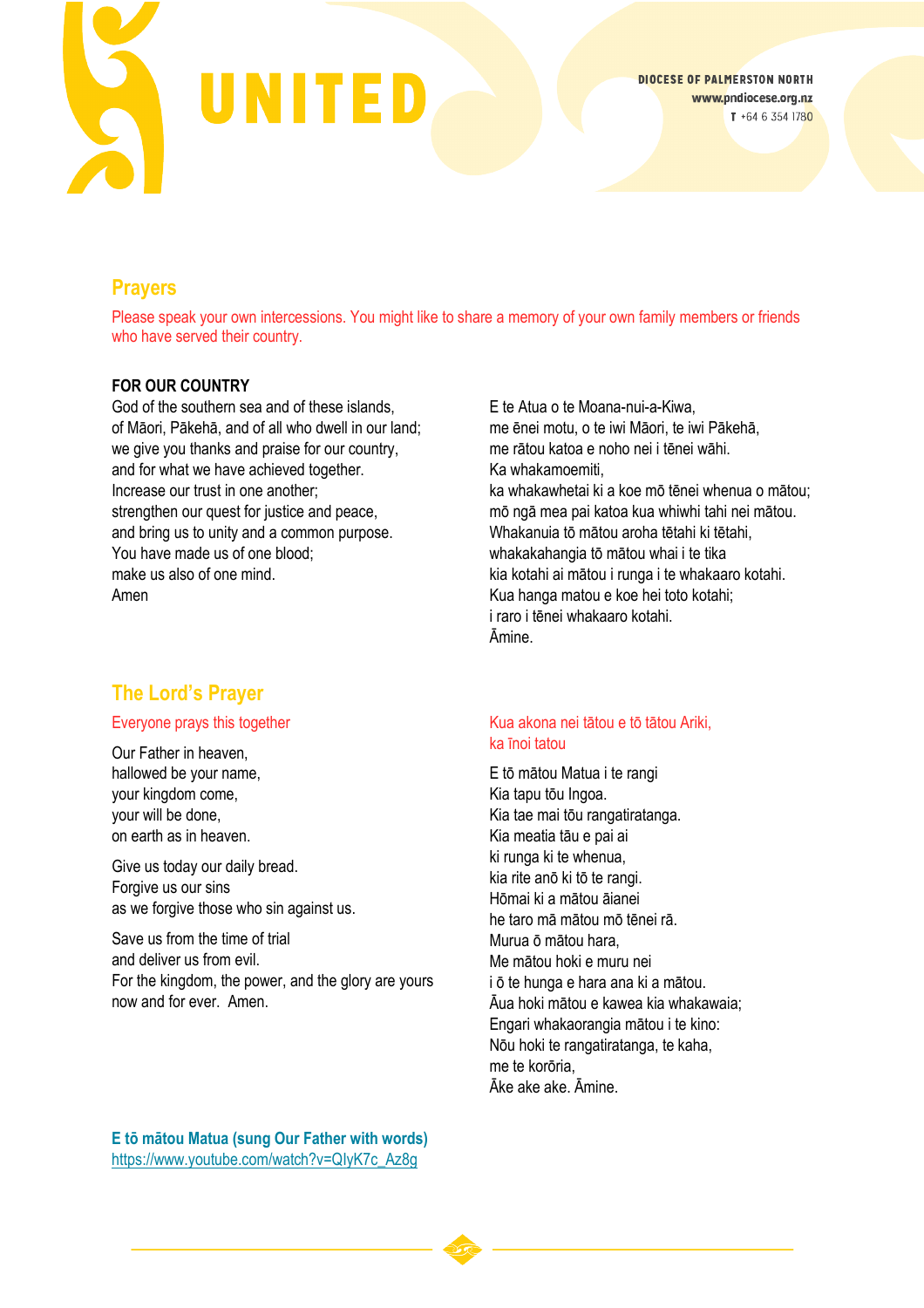## **Sign of Peace**

Leader Grateful for the freedom that we know today, let us offer each other a Sign of Peace.

## **Dismissal**

Leader Let us dare to believe in a new humanity – a world where justice and peace will flourish.

**All** Thanks be to God!

Together the national anthems are sung or if not possible then recited.

| <b>National Anthem of New Zealand</b><br>https://www.youtube.com/watch?v=j6qmdqvItkM | <b>National Anthem of Australia</b><br>https://www.youtube.com/watch?v=s8tswkr25A0 |
|--------------------------------------------------------------------------------------|------------------------------------------------------------------------------------|
| E Ihowā Atua,                                                                        | Australians all let us rejoice                                                     |
| O ngā iwi mātou rā                                                                   | For we are young and free                                                          |
| Ata whakarangona;                                                                    | We've golden soil and wealth for toil                                              |
| Me aroha noa                                                                         | Our home is girt by sea                                                            |
|                                                                                      | Our land abounds in nature's gifts                                                 |
| Kia hua ko te pai;                                                                   | Of beauty, rich and rare                                                           |
| Kia tau tō atawhai;                                                                  | In history's page let every stage                                                  |
| Manaakitia mai                                                                       | Advance Australia fair                                                             |
| Aotearoa                                                                             | In joyful strains then let us sing                                                 |
|                                                                                      | Advance Australia fair                                                             |
| God of Nations at Thy feet,                                                          |                                                                                    |
| In the bonds of love we meet,                                                        | <b>Beneath our radiant Southern Cross</b>                                          |
| Hear our voices, we entreat,                                                         | We'll toil with hearts and hands                                                   |
| God defend our free land.                                                            | To make this Commonwealth of ours                                                  |
|                                                                                      | Renowned of the lands                                                              |
| <b>Guard Pacific's triple star</b>                                                   | For those who've come across the seas                                              |
| From the shafts of strife and war,                                                   | We've boundless plains to share                                                    |
| Make her praises heard afar,                                                         | With courage let us all combine                                                    |
| God defend New Zealand.                                                              | To advance Australia fair                                                          |

In joyful strains then let us sing

Advance Australia fair

## **REFLECTION**

#### **For the Fallen, by Laurence Binyon**

With proud thanksgiving, a mother for her children, England mourns for her dead across the sea. Flesh of her flesh they were, spirit of her spirit, Fallen in the cause of the free.

Solemn the drums thrill: Death august and royal Sings sorrow up into immortal spheres. There is music in the midst of desolation And a glory that shines upon our tears.